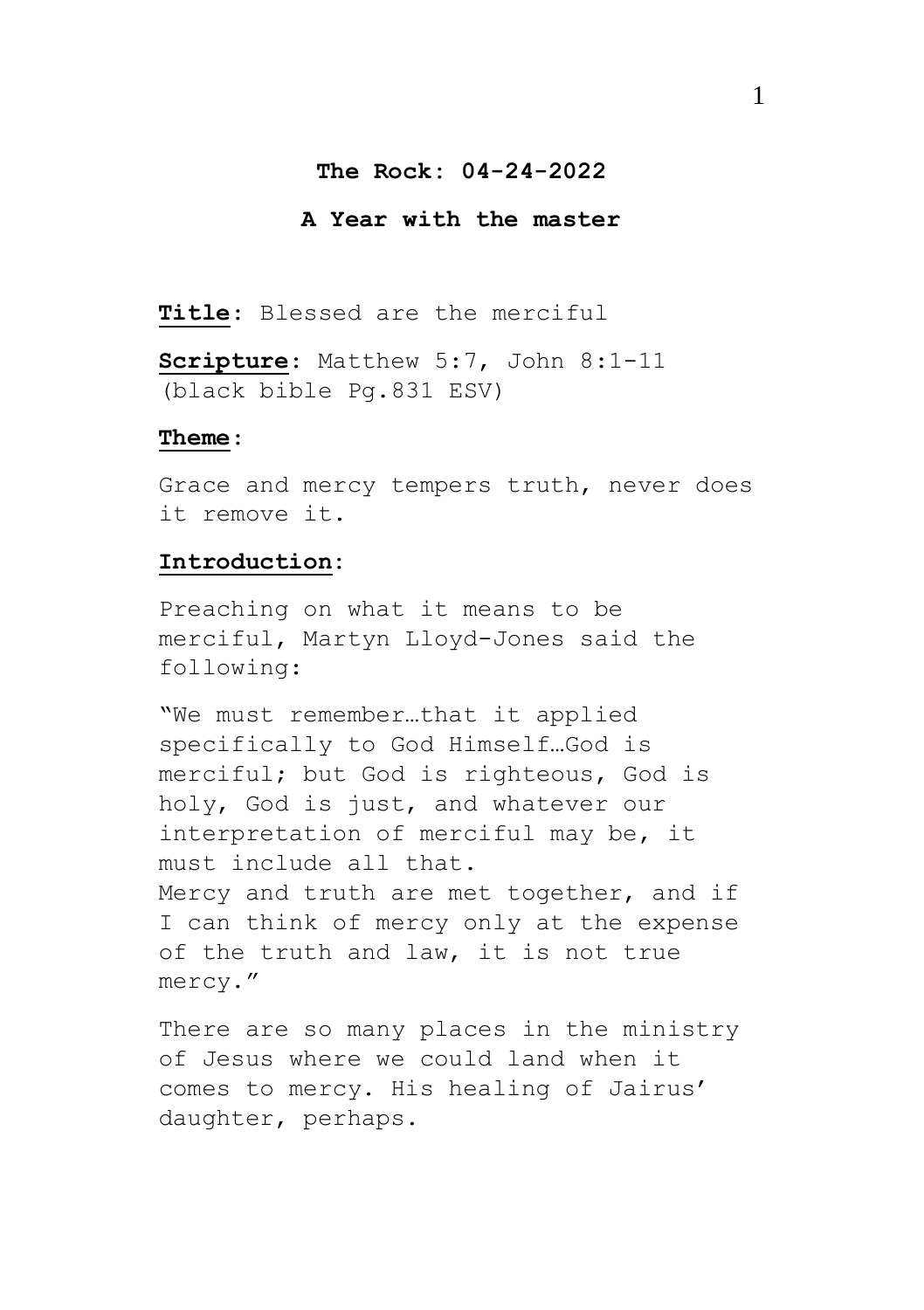The healing of the woman with the issue of blood, or the deliverance of Mary Magdalene from seven demons.

Perhaps one that many know, is the story of the good Samaritan. All of these are so good and would be worth our time.

I chose the text from John eight however, because I was drawn there, as it seems to encompass that royal law James talked about where; mercy triumphs over justice.

It is one of the reasons I started with the quote from Llyod-Jones. Far too often we think mercy means forgiveness without accountability.

Mercy could not be further from that, as we will see. Mercy and forgiveness only work together when we realize that we all are accountable for our actions, and that God's forgiveness is actually a show of mercy.

Why do I say that? Because someone paid the price for our mercy and for our grace. Jesus paid it all, and therefore, as a result I receive mercy. This will all unpack itself as we go forward this morning.

# **The Story:**

 $\mathfrak{D}$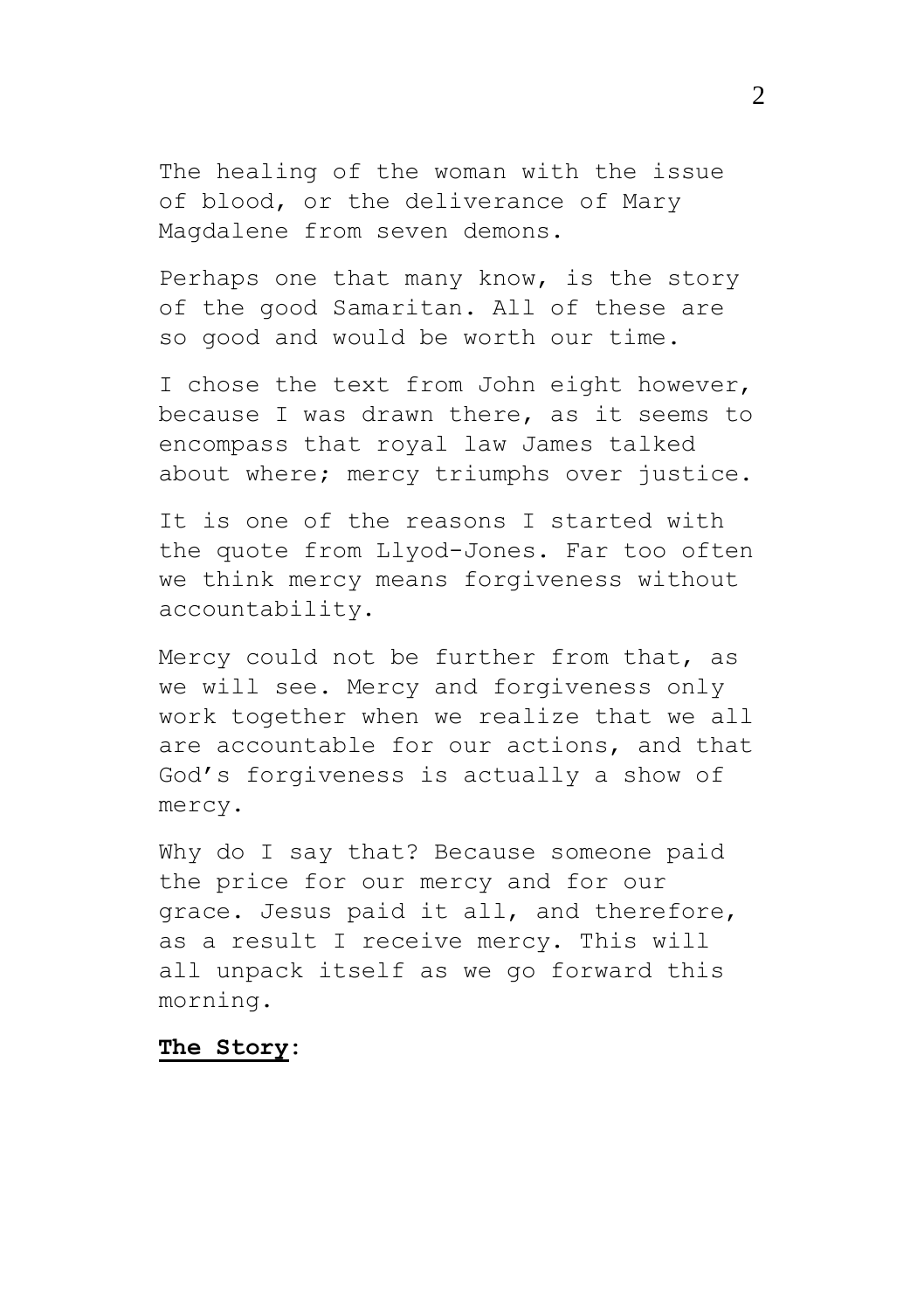So, into chapter eight we go, as we find Jesus just going about life and ministry, teaching again in the temple.

## **-John 8:2 (ESV)**

"Early in the morning he came again to the temple. All the people came to him, and he sat down and taught them."

In typical fashion, he would have been seated in the midst of the crowd and teaching whatever was his topic that day as everyone sat around him listening and learning.

Then through that crowd comes an angry group of pharisees and Scribes, dragging along with them a woman caught doing something she shouldn't have been:

# **-John 8:3-5 (ESV)**

"The scribes and the Pharisees brought a woman who had been caught in adultery, and placing her in the midst they said to him, "Teacher, this woman has been caught in the act of adultery. Now in the Law, Moses commanded us to stone such women. So what do you say?"

No time to think Jesus. Right in front of everyone, we are going to put you on the spot -give us an answer.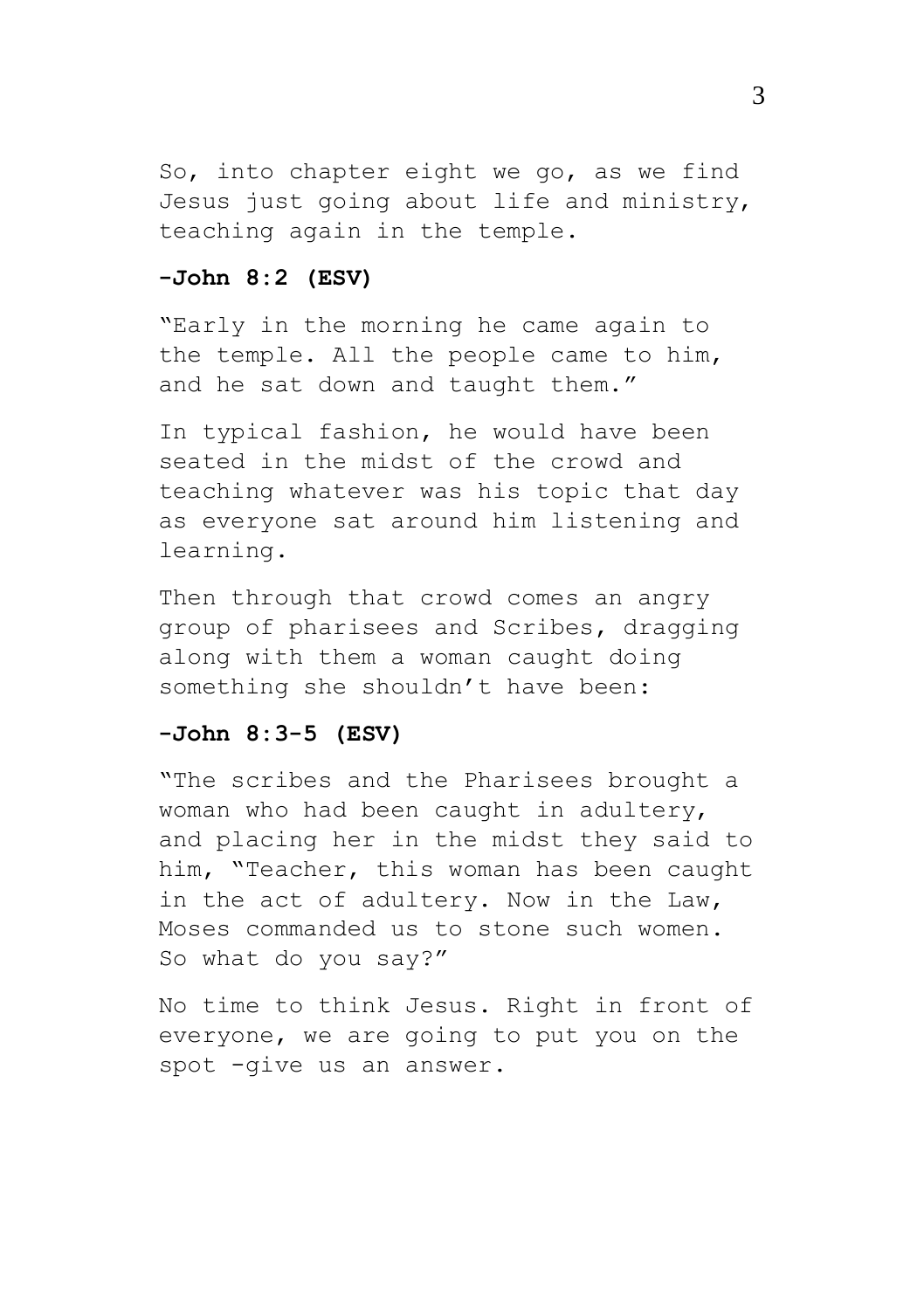But Jesus stays above the created chaos and saw what was really happening. A great lesson for us all. Never get sucked into someone else's chaos and then feel as though you have to run with it. You don't.

In the middle of this we can learn a few things about mercy. Jesus doodles in the sand. He allows his accusers off the hook as well -when He saw what was happening, he gives them an out.

It is the same story every time, as Jesus sees right past what is a set-up and into the hearts of the people involved.

There is such an arrogance from the leaders here. Look at a few verses at the end of Chapter 7:

## **-John 7:47-49 (ESV)**

"The Pharisees answered them, "Have you also been deceived? Have any of the authorities or the Pharisees believed in him? But this crowd that does not know the law is accursed."

They claim that the crowd is cursed because they don't "know the law". Yet the Pharisees do, and still miss who Jesus is.

Not only that, they use the law as a means to manipulate, to de-value, and to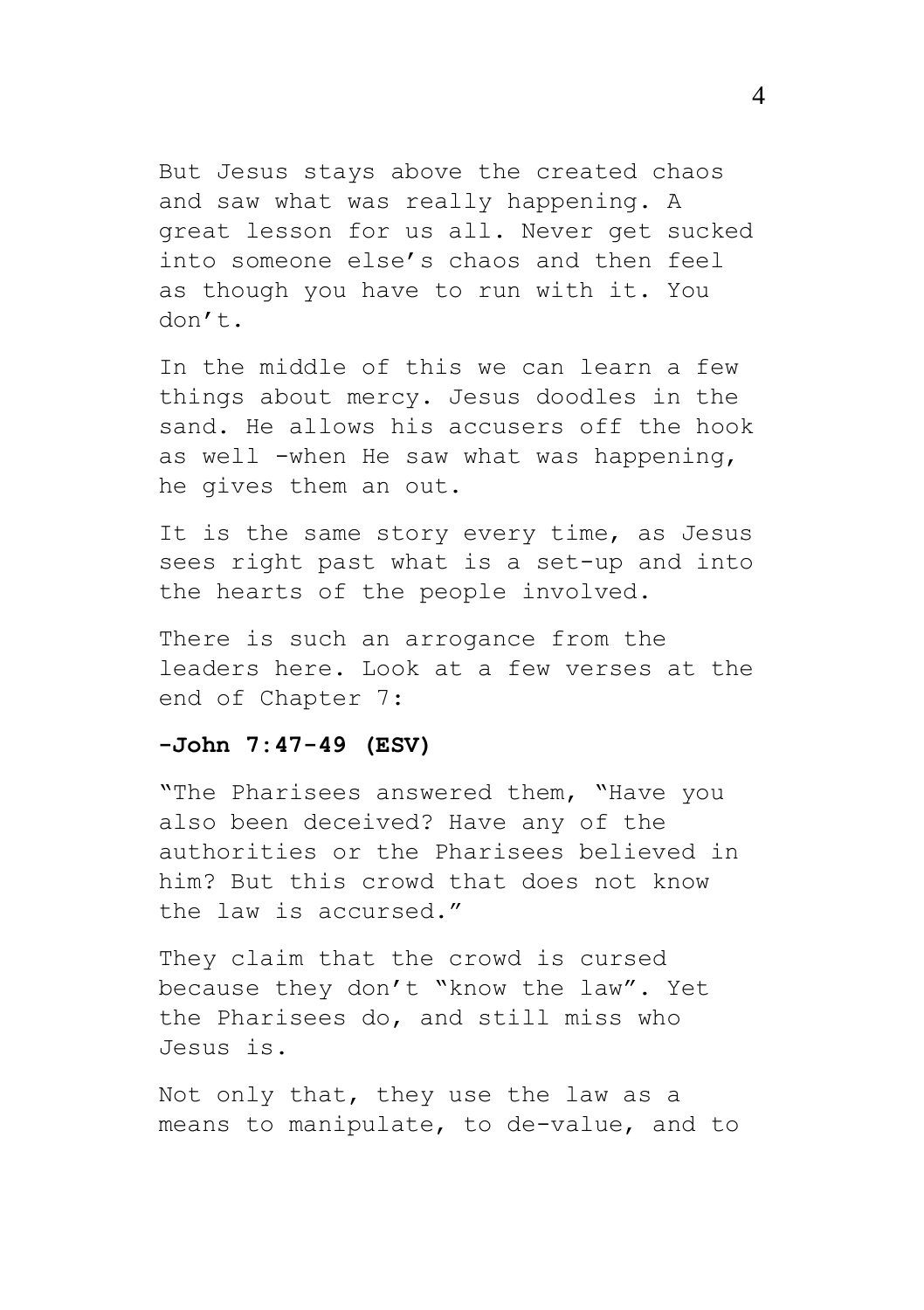destroy. It is no wonder Jesus is always so frustrated, angry, and hard with them.

They are always right and always wrong at the same time. Look at what he tells His disciples in Matthew 5:

### **-Matthew 5:20 (ESV)**

"For I tell you, unless your righteousness exceeds that of the scribes and Pharisees, you will never enter the kingdom of heaven."

We tend to think that the Pharisees are always just wrong and unrighteous, but they aren't. In fact, their righteousness according to the letter of the law was something that the disciples were being challenged to exceed.

How? Again, in Matthew Jesus scolds the Pharisees once again for only getting half the story right:

## **-Matthew 23:23-24 (ESV)**

"Woe to you, scribes and Pharisees, hypocrites! For you tithe mint and dill and cumin, and have neglected the weightier matters of the law: justice and mercy and faithfulness. These you ought to have done, without neglecting the others. You blind guides, straining out a gnat and swallowing a camel!"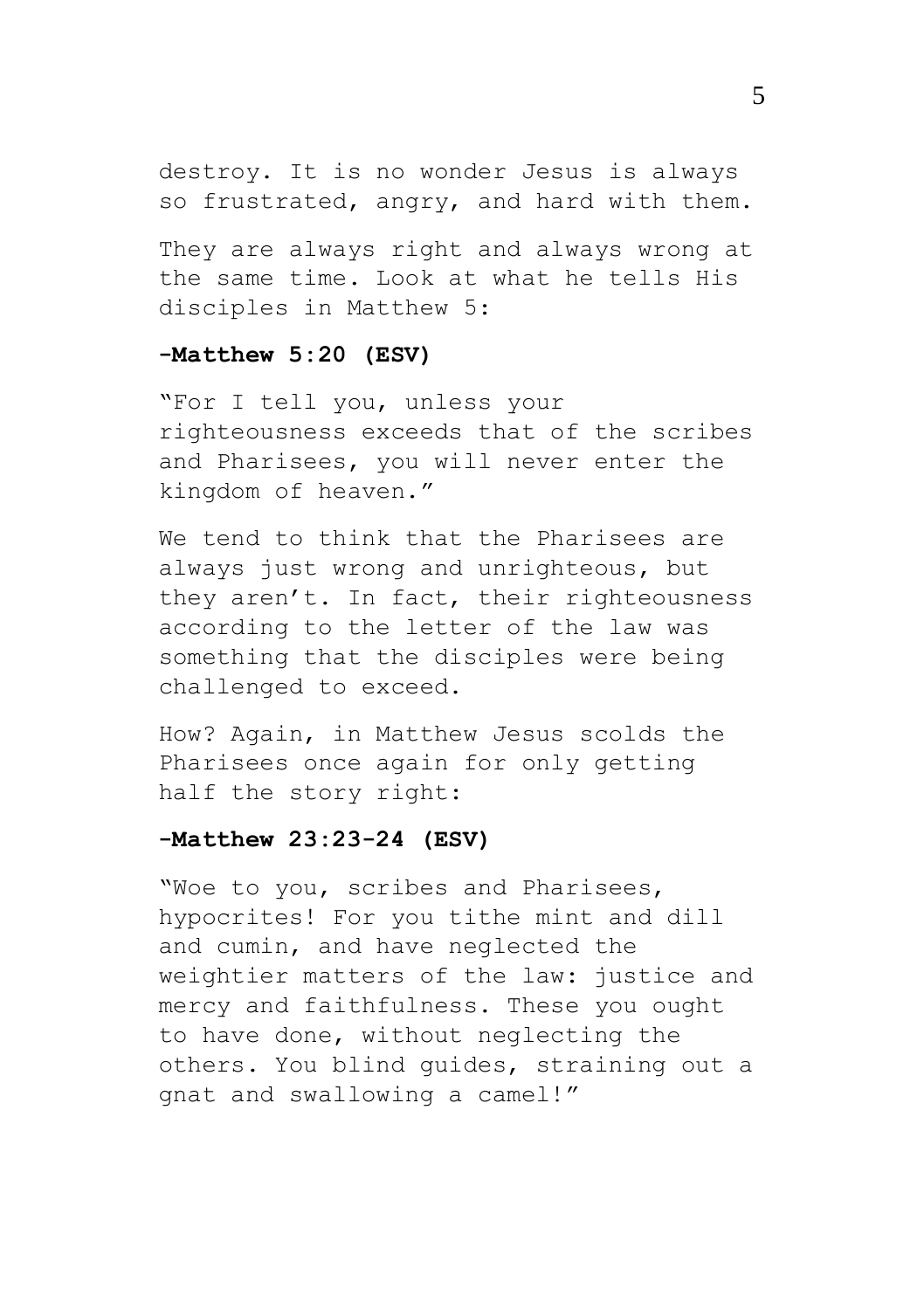They are to remember the heart of the Law This was the part they were missing -We aren't told to go about life however we want, but to go about life in a particular way.

Obeying the letter is one thing, a necessary thing, because we are saved. (Not to be saved) But the deeper, more important part is doing so, "from the heart."

Following the Law without the temperance of the heart makes for legalism. This is what the Pharisees were guilty of. Obey the letter of the law at all cost.

Following just the heart of the law, without any reference point of the Law of God leads to licentiousness -an anything goes type of attitude, because, after all, God loves me.

That is actually not love, nor is it grace or mercy. Why? It is not tempered with the truth of God's word, told to us, in love.

We see the right application of mercy here in this story of the woman at the wall. Again, Jesus is at the temple with a crowd gathered, and the Pharisees barge in with this woman "caught in the act of adultery".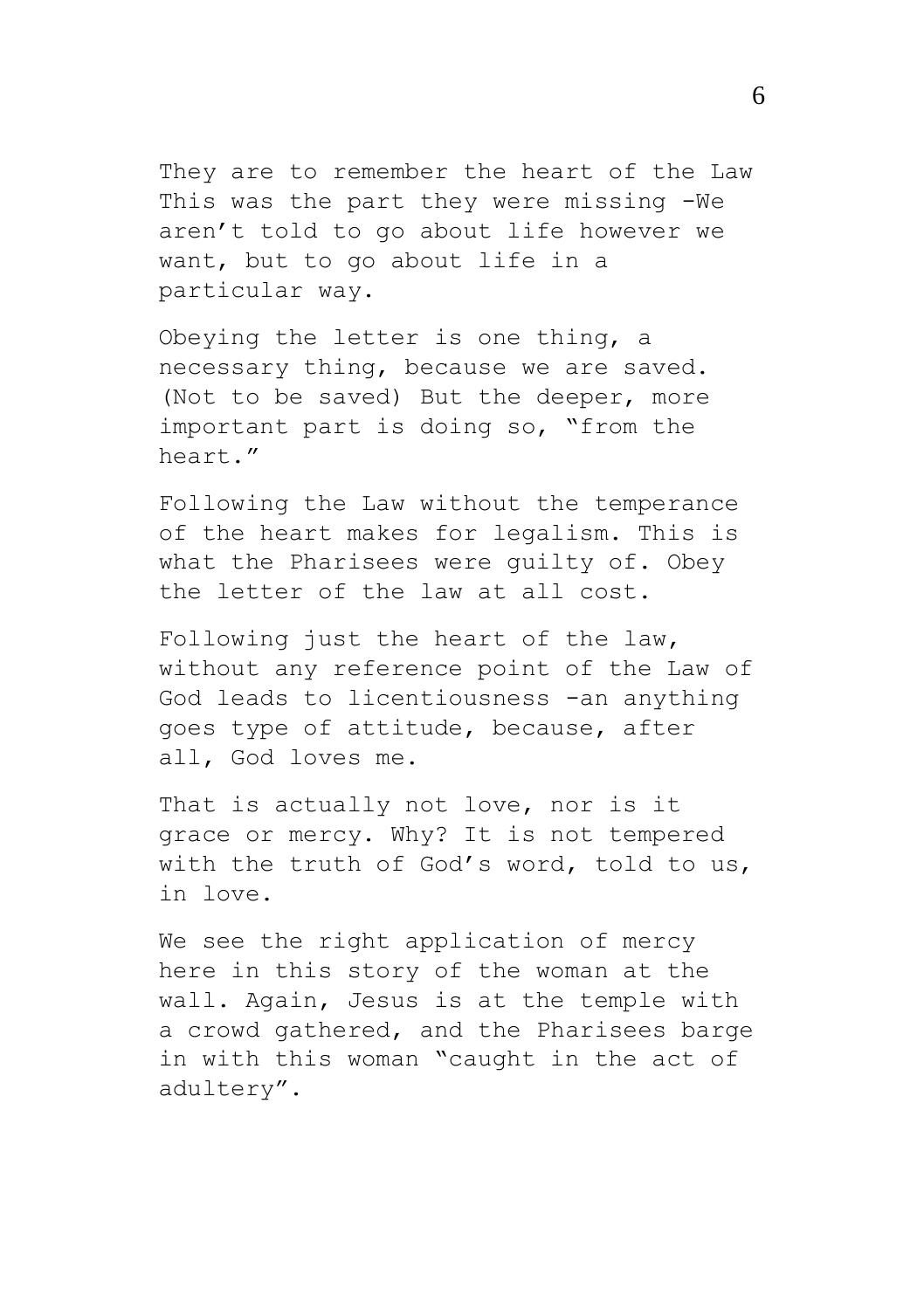That statement always leaves my cynical self with a couple questions:

1-How did they know?

2-Where is the guy?

Two Great questions to ask. Because, if you can stay above the chaos of the moment, what we discover is a set-up, a ruse to get to Jesus. This has nothing whatever to do with the woman.

### **-John 8:6 (ESV)**

"This they said to test him, that they might have some charge to bring against him. Jesus bent down and wrote with his finger on the ground."

Here's the deal -Under Roman rule the Jewish people could not enforce capitol punishment. Yet, under Jewish law, the act of adultery was a sin punishable by death.

It's a perfect plan on their part, or so they think. Why? If Jesus condemns her and honors God's law, Rome would come in and punish Him for violating their law. Problem solved for the Pharisees.

If Jesus says, no, under Roman rule we aren't allowed to execute people, they could declare: "See we told you He denies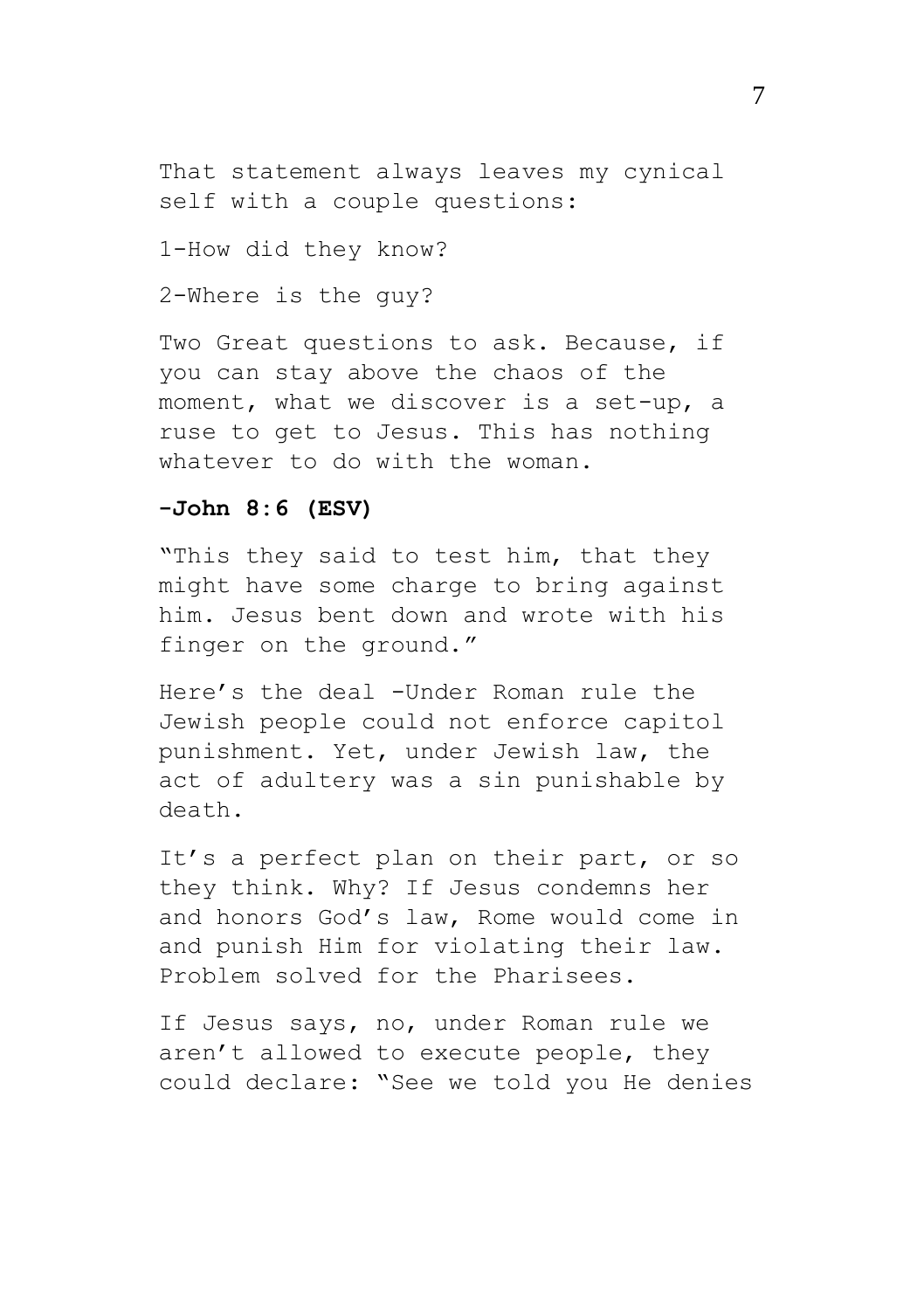God's law, and is a friend of Rome." Again, problem solved.

Except it wasn't, because Jesus saw right through it. He saw the de-valuing of a child of God, even though she was caught in sin.

He saw the manipulation of human beings just so they could get at Him, using people for their own malicious ends. It's no wonder he just sits down and starts to doodle in the sand.

Who knows what he drew, wrote or whatever it was? It's what he says next which shows that He is balanced and unswayed by all the things going on, never going from one extreme to the other.

We tend to do that, emotionally charged, we fight for the radical end of the pendulum swing. Not really looking for the balance in the middle. Asking and thinking: "What is really going on here?"

How does one show mercy here? Because, Jesus never says the men are wrong, yet they are. They are because of the how and the why they are doing what they are doing.

Jesus will never be sucked into that game, He slows everything down, moving away from emotion to fact. In other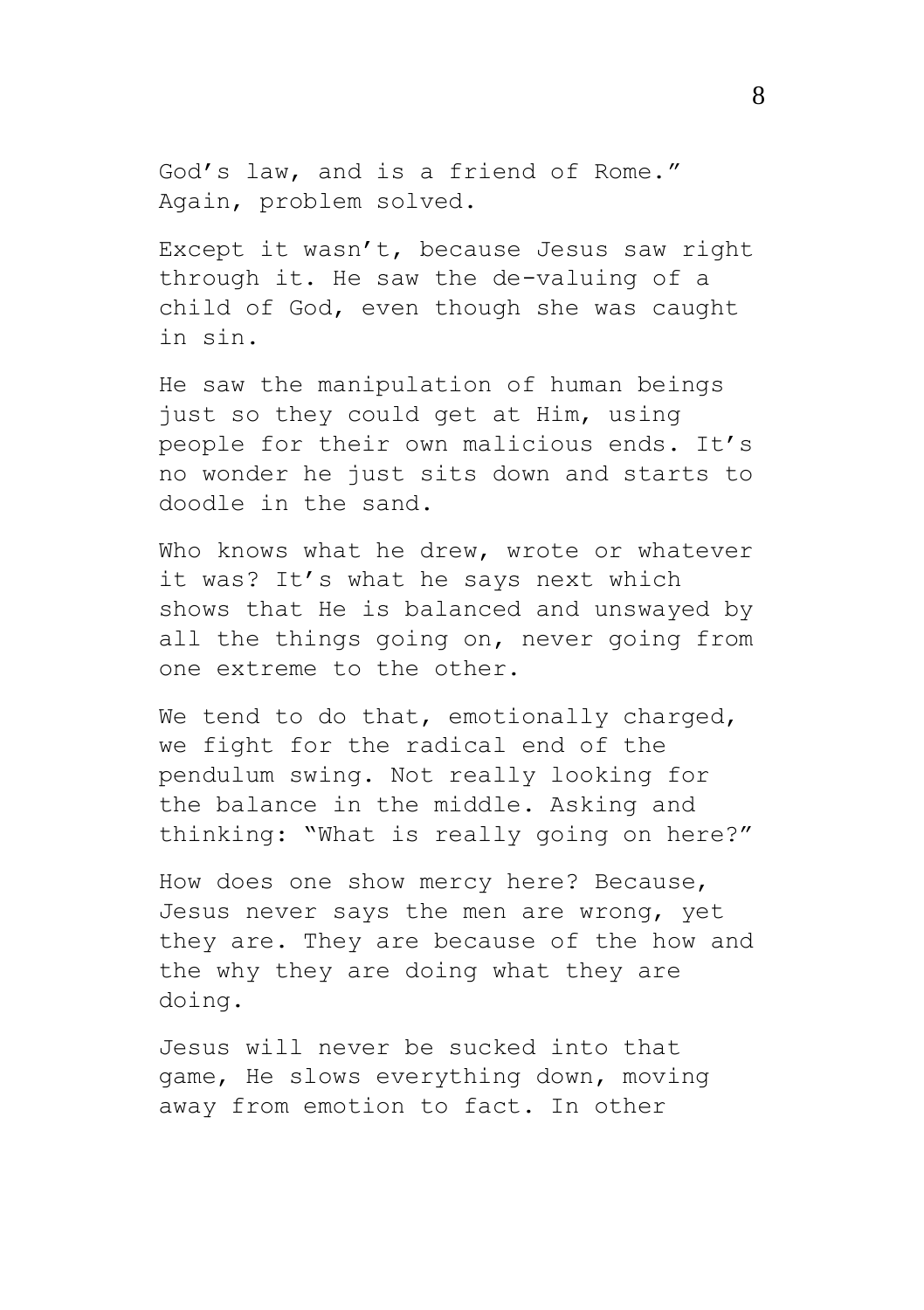words: "You are right, the law does say  $that$   $''$ 

#### **-John 8:7 (ESV)**

"And as they continued to ask him, he stood up and said to them, "Let him who is without sin among you be the first to throw a stone at her."

So, whichever of you hasn't missed the mark, have never sinned in your entire life, feel free to throw the first stone.

This is judgement tempered with mercy! Why? Because Jesus was the only one present who had the right to throw the first stone, and all he is doing is doodling in the sand. He isn't exercising that right.

"Listen guys, you're right, she should be stoned, but so should the guy whom you caught with her. But he's not here, So, if you are confident that your heart is so right to stand before God that you can condemn her -Throw away."

A risk? Sure, there could be some arrogant fool who thought they could, but Jesus knows the heart, and nothing happens, except as He doodles some more, they are left to ponder, to think it through.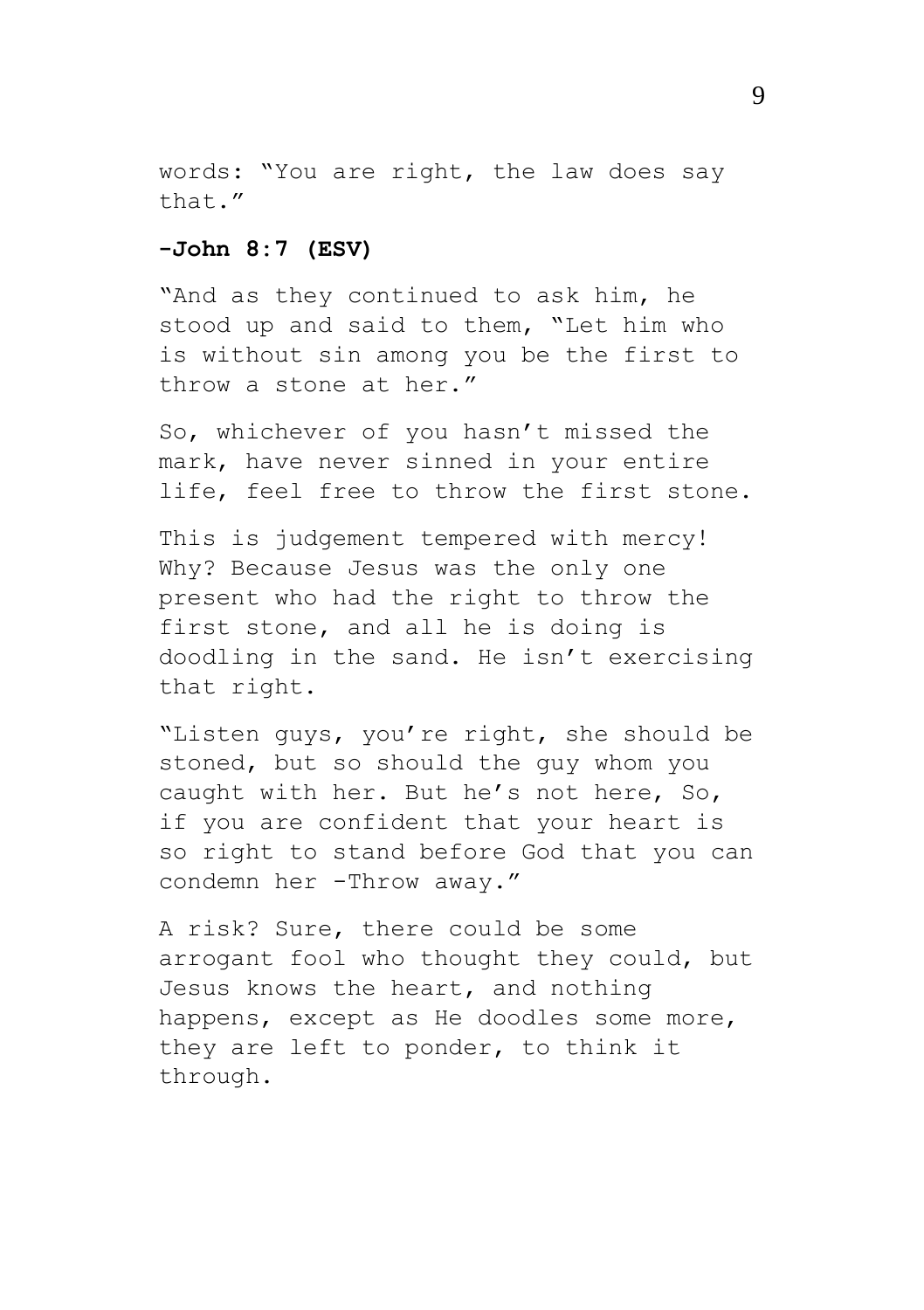Showing contempt perhaps toward them as the question they threw at Him was an obvious trap. Jess lets the challenge hang there.

What they found was that this was not going according to plan. Jesus had actually turned it all around and made it about them.

He's made it about my heart before God, and He's giving me an out. I can choose to throw a stone or leave. Make sure you are qualified before you throw it.

Understand that in life the biggest problem person you will face is always the one looking back at you in the mirror. That doesn't mean we do things wrong; it just means that we should be more reflective about our own heart condition than we tend to be.

Because, the love of God in Jesus is always tempering justice with mercy. It doesn't matter how well you know the law and the Book; all have sinned and somehow have come up short of God's glory.

Jesus opened the check book of grace through the life He lived and says: "I've got you covered; I'll pay that." Paid in full through the death and resurrection.

Every human being has value, even the accusers in this story. Jesus has shown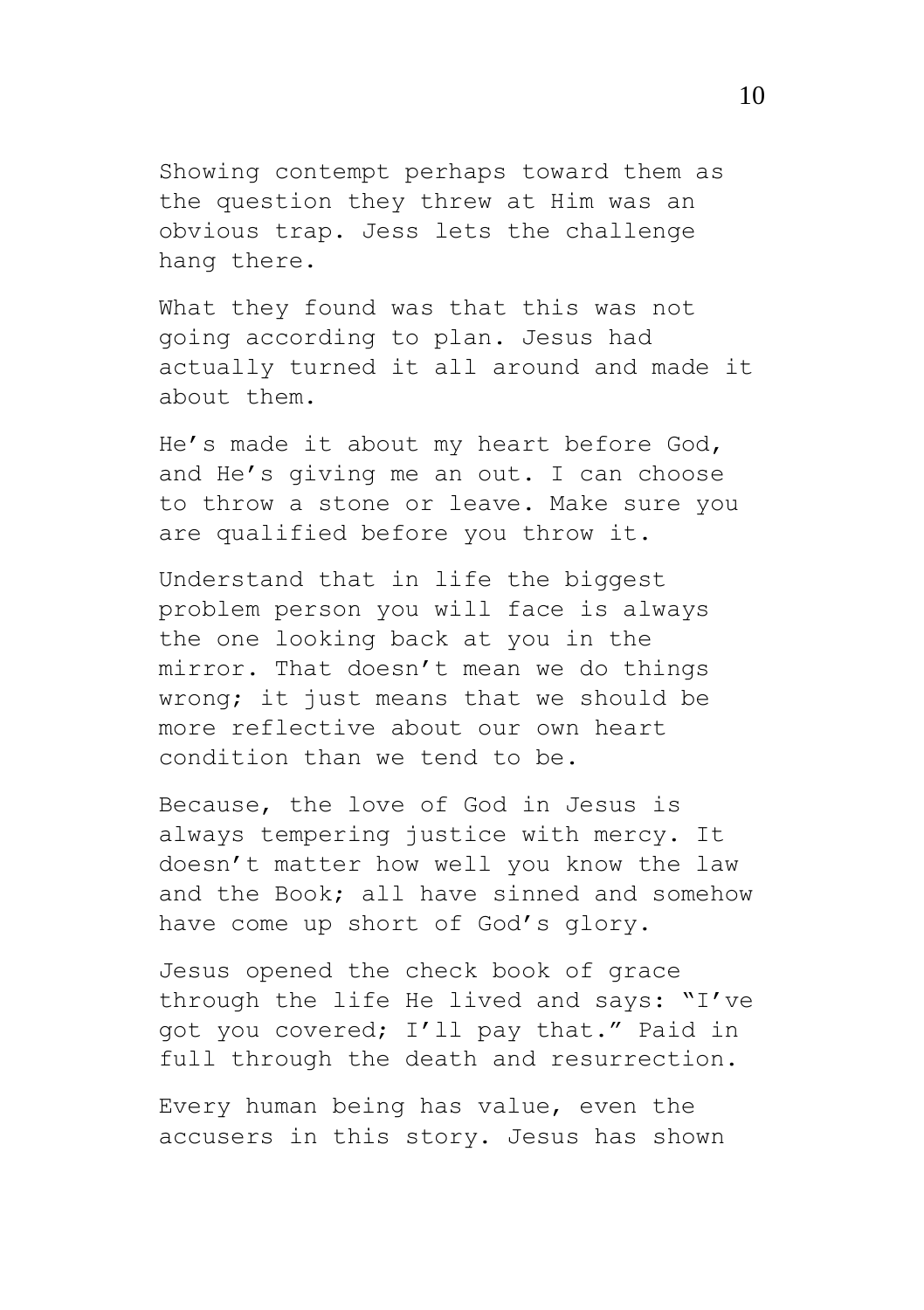them mercy and they were smart to take  $i +$ .

### **-John 8:8-9 (ESV)**

"And once more he bent down and wrote on the ground. But when they heard it, they went away one by one, beginning with the older ones, and Jesus was left alone with the woman standing before him."

Jesus, staying above the chaos of emotions and accusations, looking deeper into the heart of the matter, all in order to bring restoration to lost imagebearers.

How can we extend this kind of mercy? How are we already doing it? Are we?

First- Always examine yourself first. I find more success that way. It's when I spend too much time on "otherexamination", rather than "selfexamination", that I find my emotions driving the car all by themselves.

That leads to chaos, to an unsteady way of thinking, and then I can 't help anyone, least of all myself. If, however, we have a healthy view of ourselves before God, understanding His grace and mercy toward us, we will then have a healthy outlook toward others.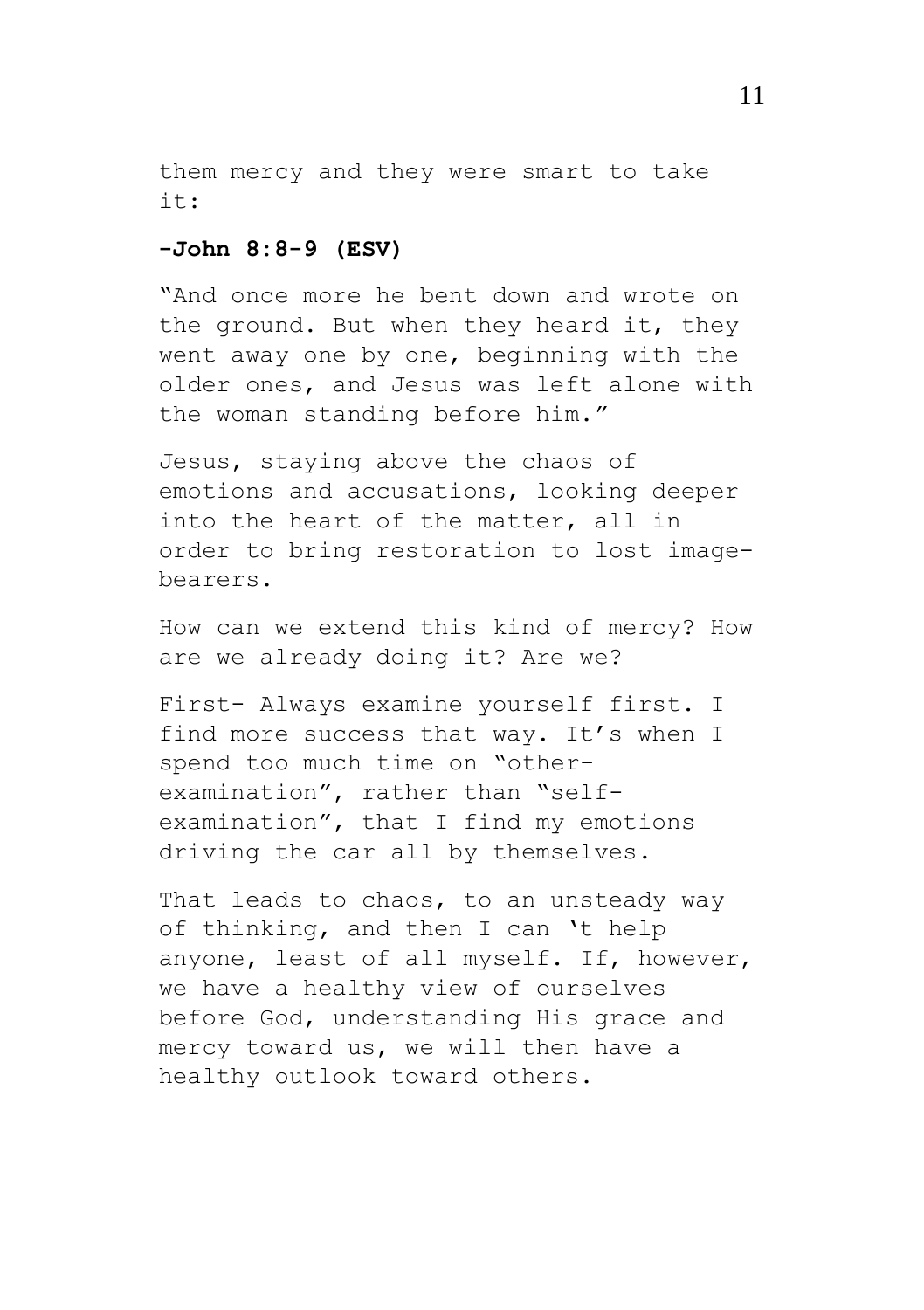Balancing the Law (written code) with the heart of it -justice, mercy and faithfulness (remember Matthew 23) in a world which has very little of that. Never neglecting one for the other.

Back to our story as we see the older men starting to drop their stones. With age comes wisdom and humility. The young bucks, well they are a bit slower, but finally think better of it and leave also.

It's now just Jesus and the accused woman. Notice what He doesn't do. He doesn't "let her off the hook." In other words, the accusations against her were most likely true. Look at verse 10:

## **-John 8:10 (ESV)**

"Jesus stood up and said to her, "Woman, where are they? Has no one condemned you?"

Has no one condemned you? Executed judgement against you on these charges? No, they haven't.

Now, he doesn't just tell her to leave then and go about life. After all the whole thing was just a ruse gone bad. An attempt to trap me in something. Yet, what she did was still wrong.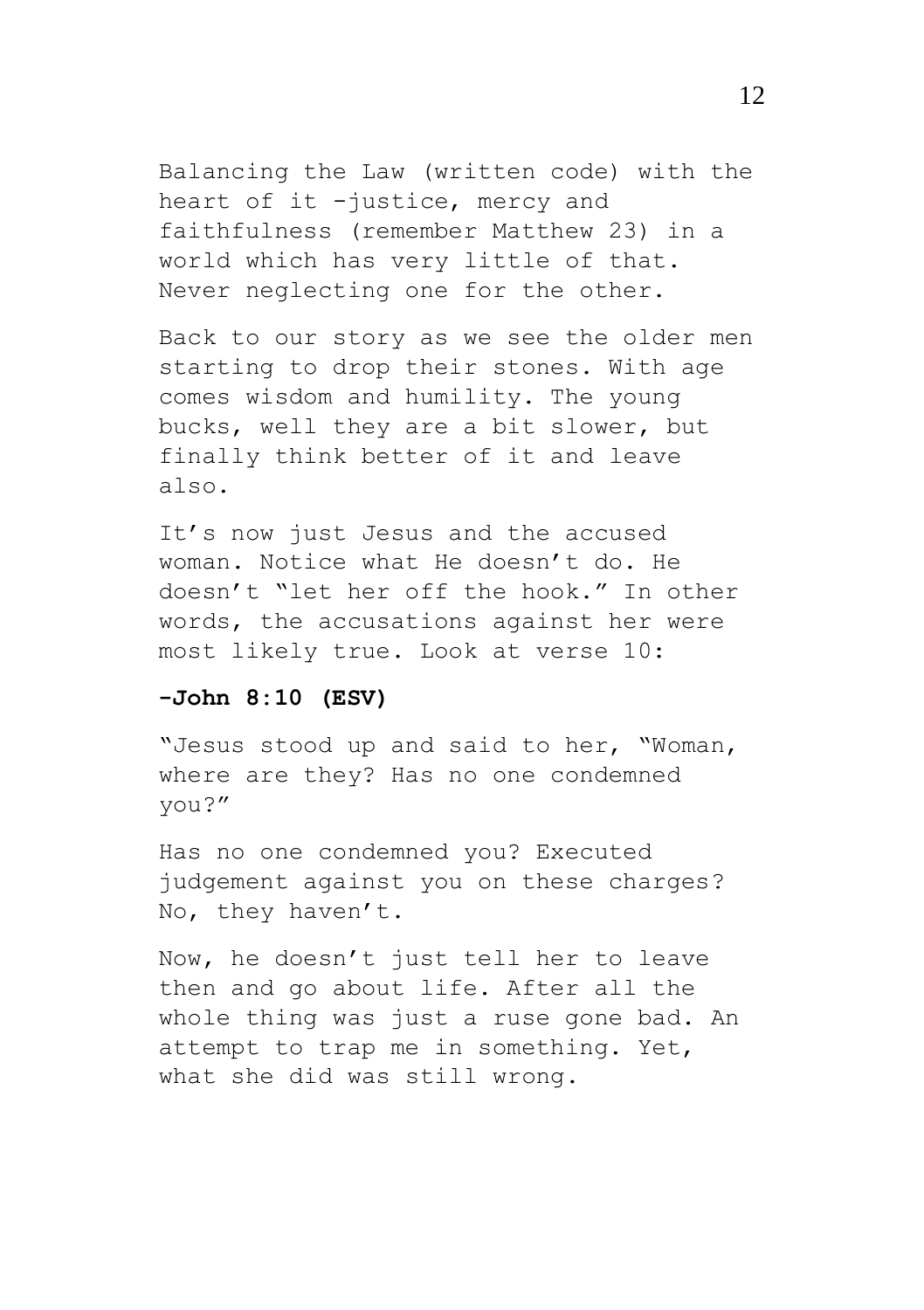How do we know, and why can we say, "it was wrong."? The Law, the moral code of God's word says so. There is an actual reference point by which to understand and know truth.

Not "your truth", "My truth", but The Truth.

In order for her to be restored, she too needs to recognize her heart before God. Much like her accusers having to examine themselves, she is being told in this statement that what you did violated God's law.

Jesus didn't say to her, "Be on your way, these were false charges." Or, "You can leave now, your excused because they were bad, and you were a victim."

Instead, it's that question of, "has anyone condemned you?" Look at what she says in response:

#### **-John 8:11a (ESV)**

"She said, "No one, Lord."

Don't miss that. She didn't say no one, sir, or no one Rabbi. She said, No one Lord.

A confession, repentance, acknowledgment of: "I've done something wrong, and you know it, Lord."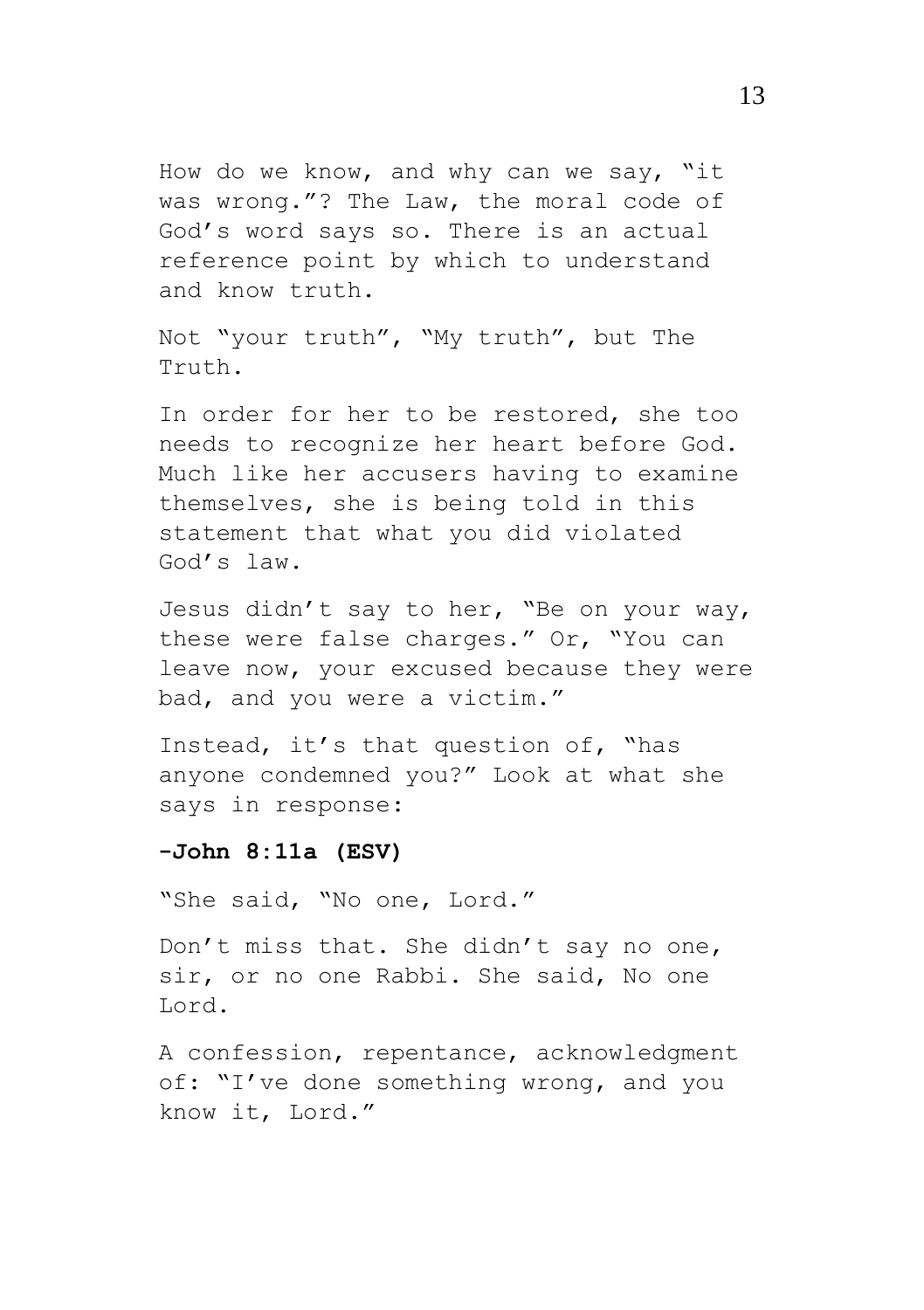# **-John 8:11b (ESV)**

"And Jesus said, "Neither do I condemn you; go, and from now on sin no more."

That is grace and mercy because it is tempered with forgiveness and justice /accountability.

"From now on, sin no more." It's not free pass to do whatever, it is the free pass of salvation, and because of that, do right next time child, do right.

Truth, justice and mercy is shown as He had shown it to the men. You are pardoned, but not so you can go right back to doing whatever you want.

Don't cheapen my grace and mercy by using it as an excuse to do anything and everything.

No, and here is the lesson for us all, BECAUSE His grace has been given to us, and we are saved by faith in Christ and His work, we ought to strive to have our righteousness exceed that of the Pharisees.

One of the ways in which we do that is to show mercy, because you have been shown mercy. Show grace, speak the truth in love, in the tenderness of restoration.